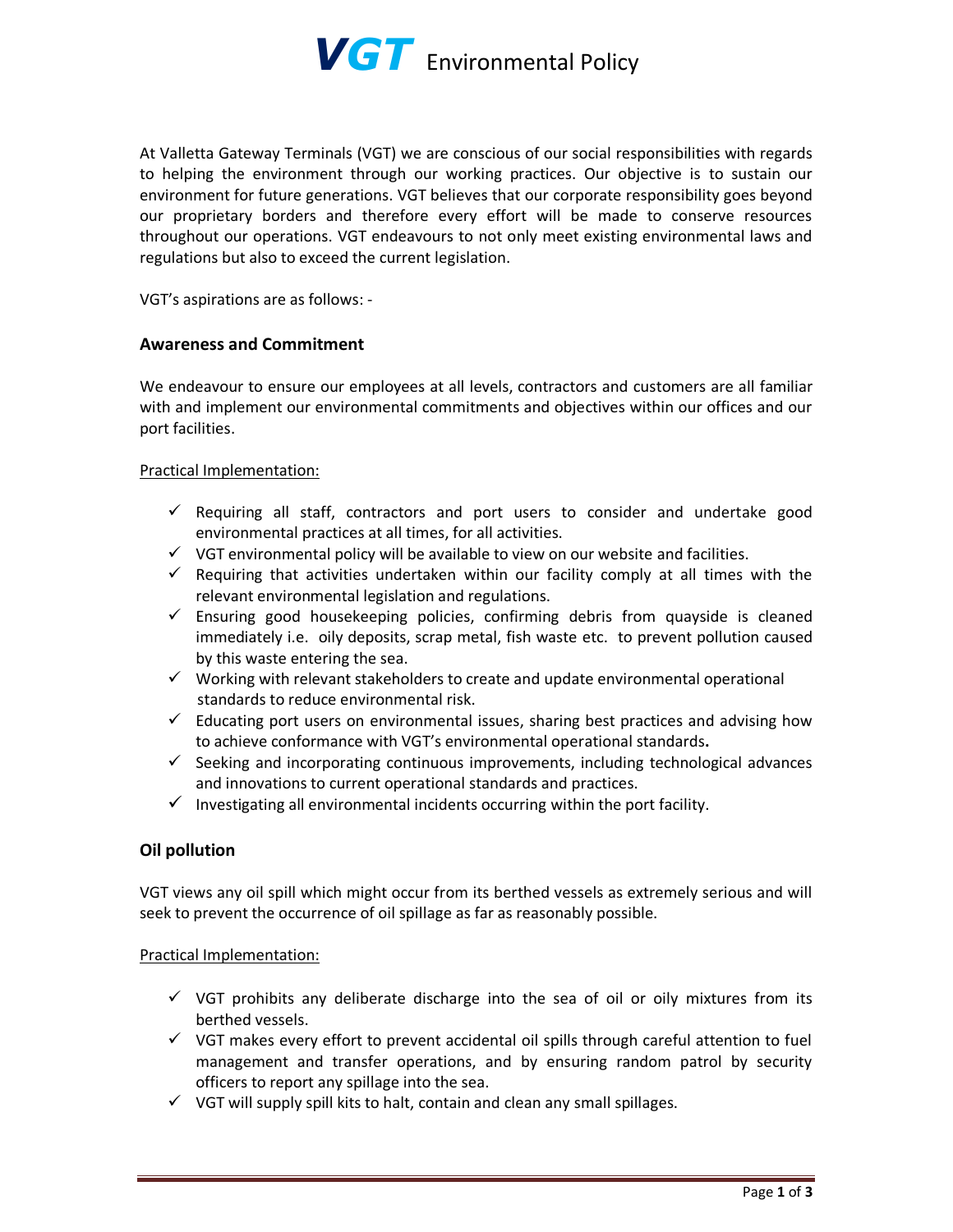

- $\checkmark$  VGT has a sub-contractor on standby to clean and contain any large accidental oil spills.
- $\checkmark$  VGT has an oil spill emergency plan.

## **Transport**

VGT endeavours to reduce the impact on the environment through reduction of carbon dioxide emissions.

### Practical Implementation:

- $\checkmark$  VGT will avoid unnecessary travel and will use energy efficient vehicles where possible.
- $\checkmark$  Encourage the use of public transport or to commute by cycling or foot.
- $\checkmark$  To eliminate unnecessary and inefficient use of VGT owned motor vehicles, and wherever possible, that of other vehicles (including staff vehicles) associated with VGT. When possible, car-pooling should be implemented.

## **Energy and Water Consumption**

VGT aims to reduce carbon dioxide emissions both by attaining greater efficiency in energy consumption and by acquiring electricity from 'green' sources. VGT will make every effort to use water efficiently and avoid pollutants entering the drainage system

#### Practical Implementation:

- $\checkmark$  VGT will use energy efficient products wherever practical and monitor usage to achieve minimum energy consumption.
- $\checkmark$  VGT will take all reasonable steps to reduce dust emissions from its port operations.
- $\checkmark$  VGT will seek improvements in existing environmental approaches and performance by reviewing activities annually, ensuring conformity and evaluating their progress.

#### **Waste Generation and Management**

VGT will endeavour to minimise the production of waste and pollution; including unnecessary packaging on purchased products. VGT will implement measures to reduce the volume of waste generated and to increase the proportion of that waste which is recycled.

#### Practical Implementation:

- $\checkmark$  VGT will investigate the implementation of separate storage bins for organic waste.
- $\checkmark$  VGT will implement four separated recycling bins for glass, paper, plastic, and cans/tins.

# **Materials and Resources**

VGT will avoid using materials which have an undesirable effect on the environment, and wherever possible, use locally manufactured recycled goods.